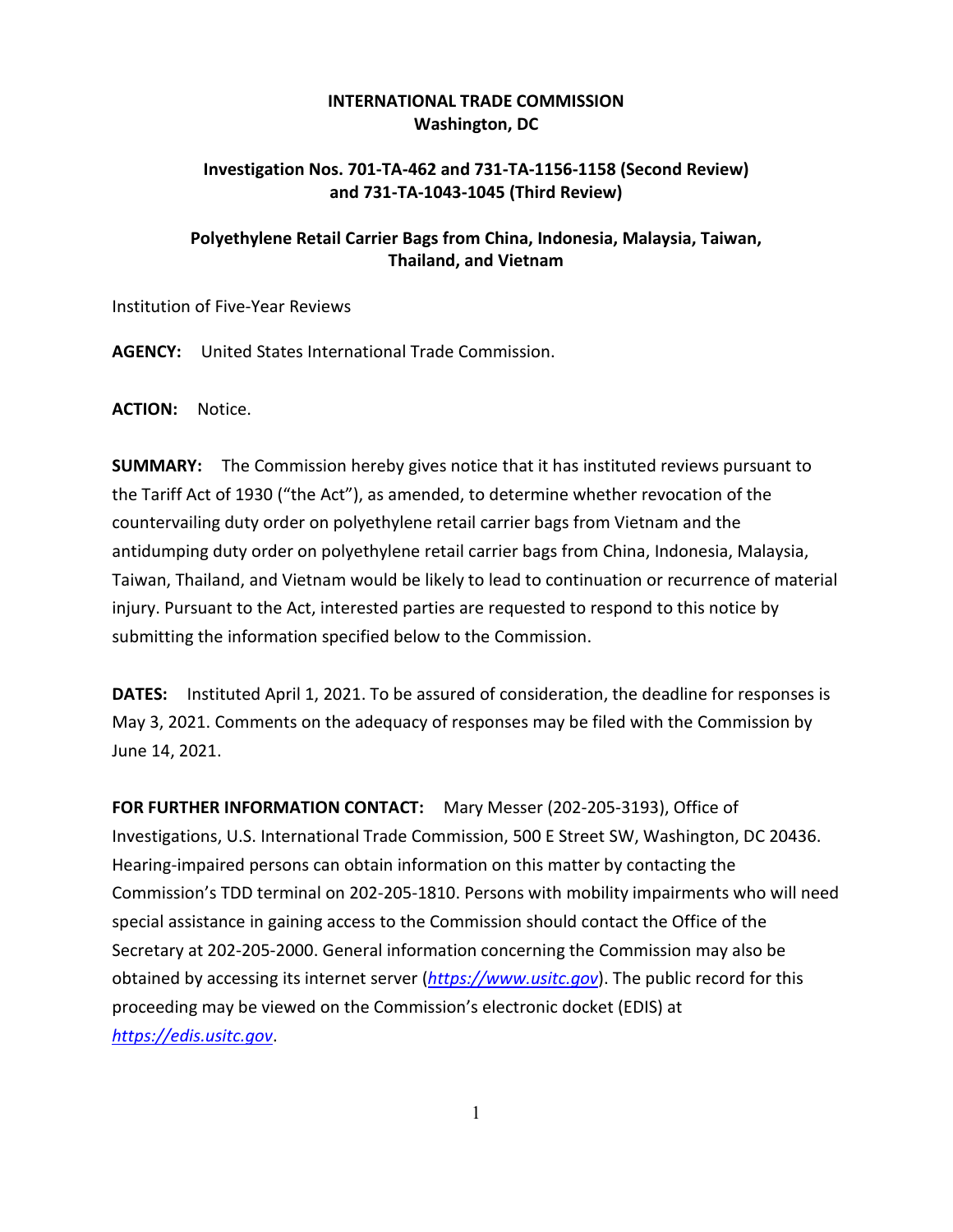## **SUPPLEMENTARY INFORMATION:**

Background.--On August 9, 2004, the Department of Commerce ("Commerce") issued antidumping duty orders on imports of polyethylene retail carrier bags from China, Malaysia, and Thailand (69 FR 48201, 48203, and 48204). On May 4, 2010, Commerce issued a countervailing duty order on imports of polyethylene retail carrier bags from Vietnam (75 FR 23670) and antidumping duty orders on imports of polyethylene retail carrier bags from Indonesia, Taiwan, and Vietnam (75 FR 23667). Following first five-year reviews by Commerce and the Commission, effective July 7, 2010, Commerce issued a continuation of the antidumping duty orders on imports of polyethylene retail carrier bags from China, Malaysia, and Thailand (75 FR 38978). Following first five-year reviews of the orders concerning Indonesia, Taiwan, and Vietnam and second five-year reviews of the orders concerning China, Malaysia, and Thailand by Commerce and the Commission, effective May 5, 2016, Commerce issued a continuation of the countervailing duty order on imports of polyethylene retail carrier bags from Vietnam and antidumping duty orders on imports of polyethylene retail carrier bags from China, Indonesia, Malaysia, Taiwan, Thailand, and Vietnam (81 FR 27087). The Commission is now conducting second five-year reviews of the orders concerning Indonesia, Taiwan, and Vietnam and third five-year reviews of the orders concerning China, Malaysia, and Thailand pursuant to section 751(c) of the Act, as amended (19 U.S.C. 1675(c)), to determine whether revocation of the orders would be likely to lead to continuation or recurrence of material injury to the domestic industry within a reasonably foreseeable time. Provisions concerning the conduct of this proceeding may be found in the Commission's Rules of Practice and Procedure at 19 CFR Part 201, Subparts A and B, and 19 CFR Part 207, Subparts A and F. The Commission will assess the adequacy of interested party responses to this notice of institution to determine whether to conduct full or expedited reviews. The Commission's determinations in any expedited reviews will be based on the facts available, which may include information provided in response to this notice.

Definitions.--The following definitions apply to these reviews:

- (1) *Subject Merchandise* is the class or kind of merchandise that is within the scope of the five-year reviews, as defined by Commerce.
- (2) The *Subject Countries* in these reviews are China, Indonesia, Malaysia, Taiwan,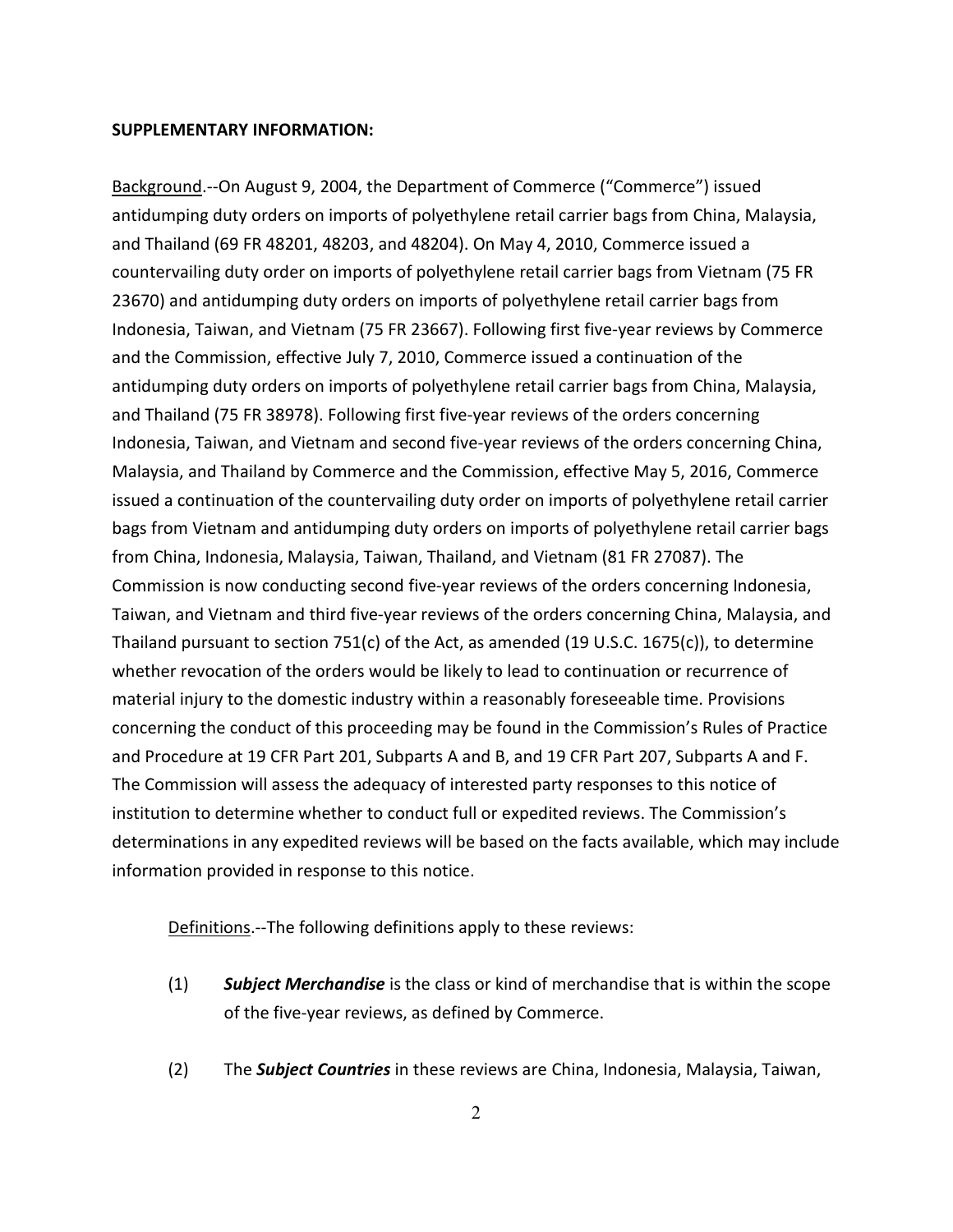Thailand, and Vietnam.

- (3) The *Domestic Like Product* is the domestically produced product or products which are like, or in the absence of like, most similar in characteristics and uses with, the *Subject Merchandise*. In its original determinations and its full first fiveyear review determinations concerning Indonesia, Taiwan, and Vietnam, and in its original determinations and its full first and second five-year review determinations concerning China, Malaysia, and Thailand, the Commission found one *Domestic Like Product* consisting of the range of polyethylene retail carrier bags corresponding to Commerce's scope.
- (4) The *Domestic Industry* is the U.S. producers as a whole of the *Domestic Like Product*, or those producers whose collective output of the *Domestic Like Product* constitutes a major proportion of the total domestic production of the product. In its original determinations and its full first five-year review determinations concerning Indonesia, Taiwan, and Vietnam, and in its original determinations and its full first and second five-year review determinations concerning China, Malaysia, and Thailand, the Commission found a single *Domestic Industry* consisting of all U.S. producers of polyethylene retail carrier bags.
- (5) An *Importer* is any person or firm engaged, either directly or through a parent company or subsidiary, in importing the *Subject Merchandise* into the United States from a foreign manufacturer or through its selling agent.

Participation in the proceeding and public service list.--Persons, including industrial users of the *Subject Merchandise* and, if the merchandise is sold at the retail level, representative consumer organizations, wishing to participate in the proceeding as parties must file an entry of appearance with the Secretary to the Commission, as provided in § 201.11(b)(4) of the Commission's rules, no later than 21 days after publication of this notice in the *Federal Register*. The Secretary will maintain a public service list containing the names and addresses of all persons, or their representatives, who are parties to the proceeding.

Former Commission employees who are seeking to appear in Commission five-year reviews are advised that they may appear in a review even if they participated personally and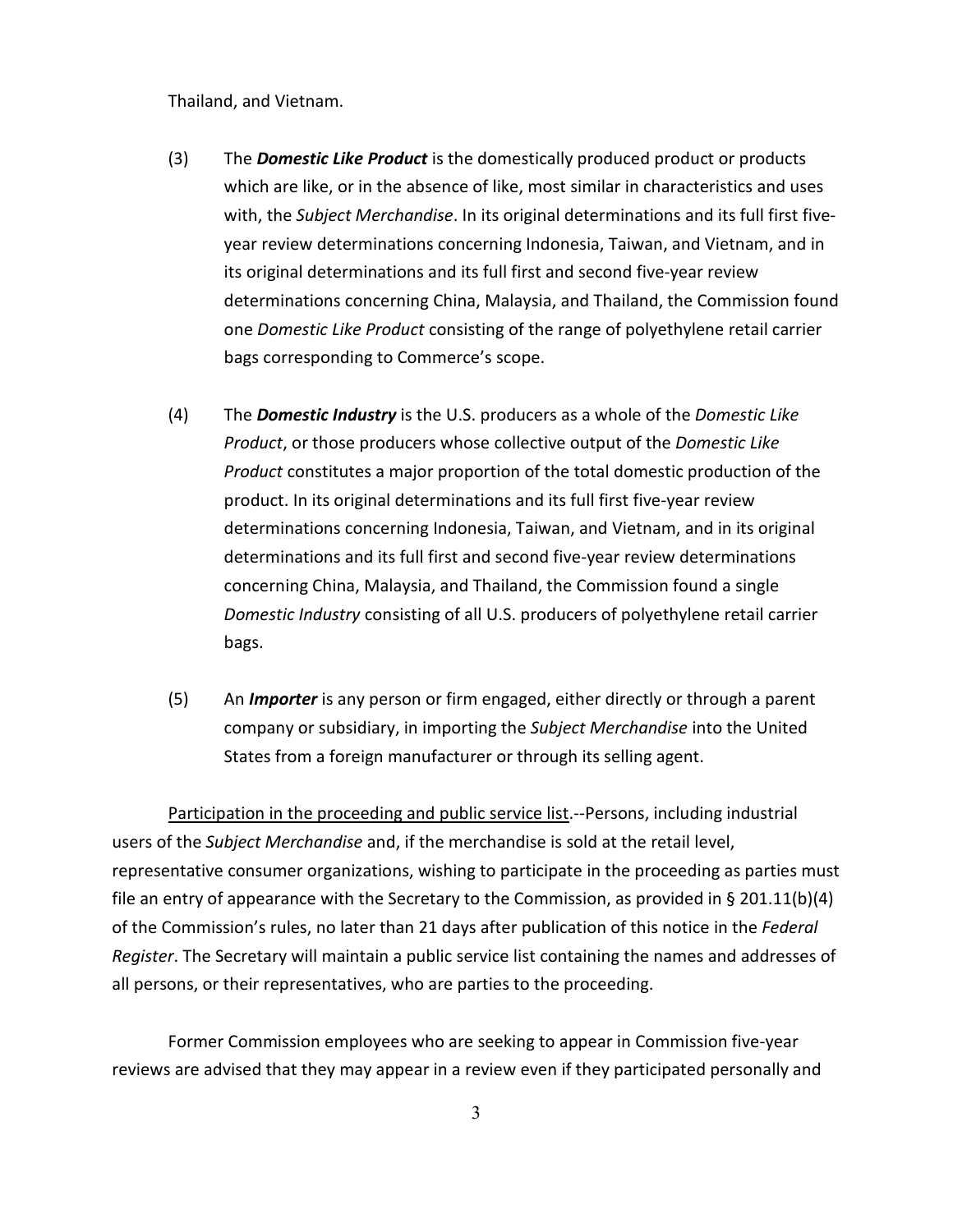substantially in the corresponding underlying original investigation or an earlier review of the same underlying investigation. The Commission's designated agency ethics official has advised that a five-year review is not the same particular matter as the underlying original investigation, and a five-year review is not the same particular matter as an earlier review of the same underlying investigation for purposes of 18 U.S.C. 207, the post-employment statute for Federal employees, and Commission rule 201.15(b) (19 CFR 201.15(b)), 79 FR 3246 (Jan. 17, 2014), 73 FR 24609 (May 5, 2008). Consequently, former employees are not required to seek Commission approval to appear in a review under Commission rule 19 CFR 201.15, even if the corresponding underlying original investigation or an earlier review of the same underlying investigation was pending when they were Commission employees. For further ethics advice on this matter, contact Charles Smith, Office of the General Counsel, at 202-205-3408.

Limited disclosure of business proprietary information (BPI) under an administrative protective order (APO) and APO service list.--Pursuant to § 207.7(a) of the Commission's rules, the Secretary will make BPI submitted in this proceeding available to authorized applicants under the APO issued in the proceeding, provided that the application is made no later than 21 days after publication of this notice in the *Federal Register*. Authorized applicants must represent interested parties, as defined in 19 U.S.C. 1677(9), who are parties to the proceeding. A separate service list will be maintained by the Secretary for those parties authorized to receive BPI under the APO.

Certification.--Pursuant to § 207.3 of the Commission's rules, any person submitting information to the Commission in connection with this proceeding must certify that the information is accurate and complete to the best of the submitter's knowledge. In making the certification, the submitter will acknowledge that information submitted in response to this request for information and throughout this proceeding or other proceeding may be disclosed to and used: (i) by the Commission, its employees and Offices, and contract personnel (a) for developing or maintaining the records of this or a related proceeding, or (b) in internal investigations, audits, reviews, and evaluations relating to the programs, personnel, and operations of the Commission including under 5 U.S.C. Appendix 3; or (ii) by U.S. government employees and contract personnel, solely for cybersecurity purposes. All contract personnel will sign appropriate nondisclosure agreements.

Written submissions.--Pursuant to § 207.61 of the Commission's rules, each interested party response to this notice must provide the information specified below. The deadline for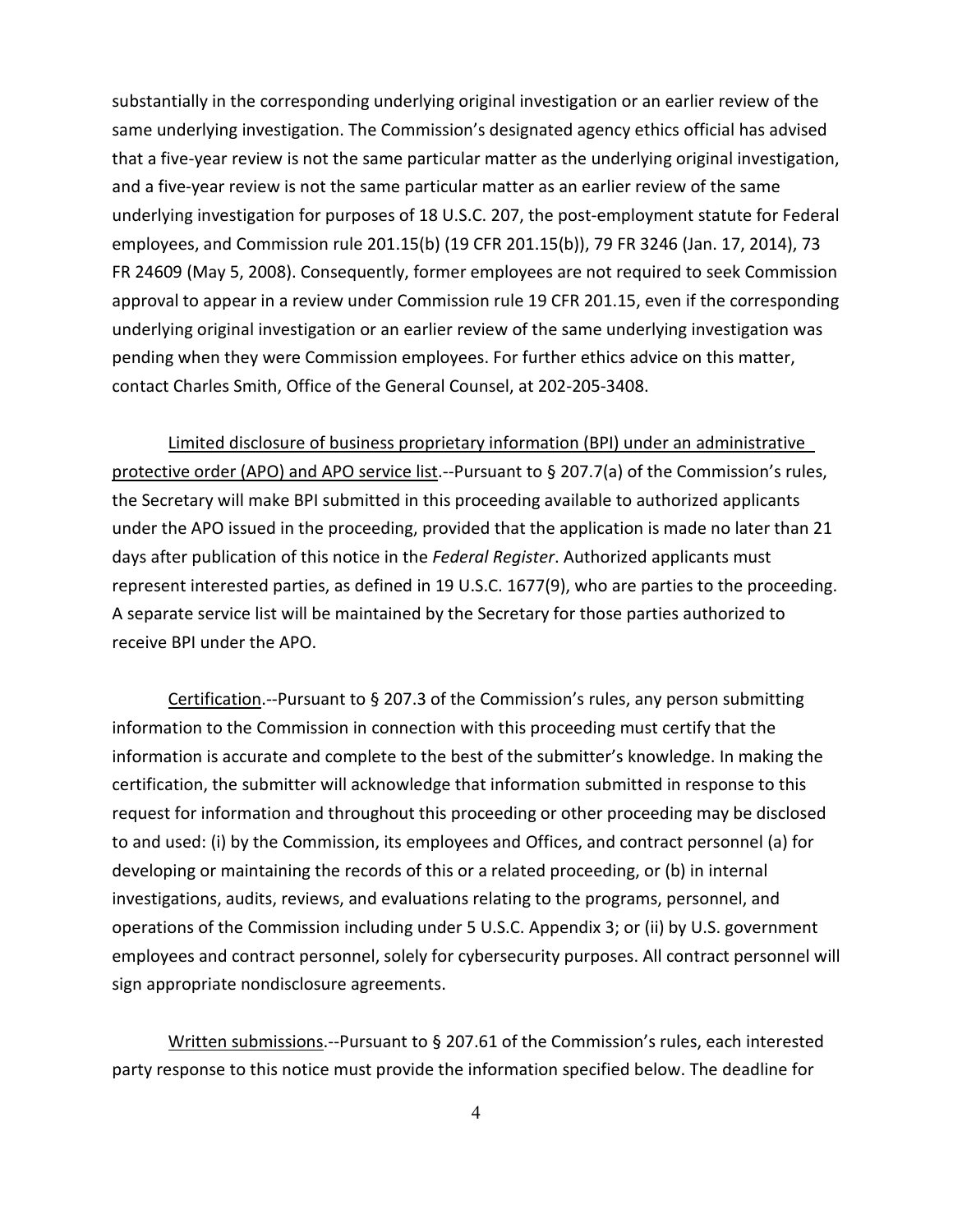filing such responses is May 3, 2021. Pursuant to § 207.62(b) of the Commission's rules, eligible parties (as specified in Commission rule 207.62(b)(1)) may also file comments concerning the adequacy of responses to the notice of institution and whether the Commission should conduct expedited or full reviews. The deadline for filing such comments is June 14, 2021. All written submissions must conform with the provisions of  $\S$  201.8 of the Commission's rules; any submissions that contain BPI must also conform with the requirements of §§ 201.6, 207.3, and 207.7 of the Commission's rules. The Commission's *Handbook on Filing Procedures*, available on the Commission's website at

[https://www.usitc.gov/documents/handbook\\_on\\_filing\\_procedures.pdf,](https://www.usitc.gov/documents/handbook_on_filing_procedures.pdf) elaborates upon the Commission's procedures with respect to filings. Also, in accordance with §§ 201.16(c) and 207.3 of the Commission's rules, each document filed by a party to the proceeding must be served on all other parties to the proceeding (as identified by either the public or APO service list as appropriate), and a certificate of service must accompany the document (if you are not a party to the proceeding you do not need to serve your response).

Please note the Secretary's Office will accept only electronic filings at this time. Filings must be made through the Commission's Electronic Document Information System (EDIS, https://edis.usitc.gov). No in-person paper-based filings or paper copies of any electronic filings will be accepted until further notice.

No response to this request for information is required if a currently valid Office of Management and Budget ("OMB") number is not displayed; the OMB number is 3117 0016/USITC No. 21-5-485, expiration date June 30, 2023. Public reporting burden for the request is estimated to average 15 hours per response. Please send comments regarding the accuracy of this burden estimate to the Office of Investigations, U.S. International Trade Commission, 500 E Street SW, Washington, DC 20436.

Inability to provide requested information.--Pursuant to § 207.61(c) of the Commission's rules, any interested party that cannot furnish the information requested by this notice in the requested form and manner shall notify the Commission at the earliest possible time, provide a full explanation of why it cannot provide the requested information, and indicate alternative forms in which it can provide equivalent information. If an interested party does not provide this notification (or the Commission finds the explanation provided in the notification inadequate) and fails to provide a complete response to this notice, the Commission may take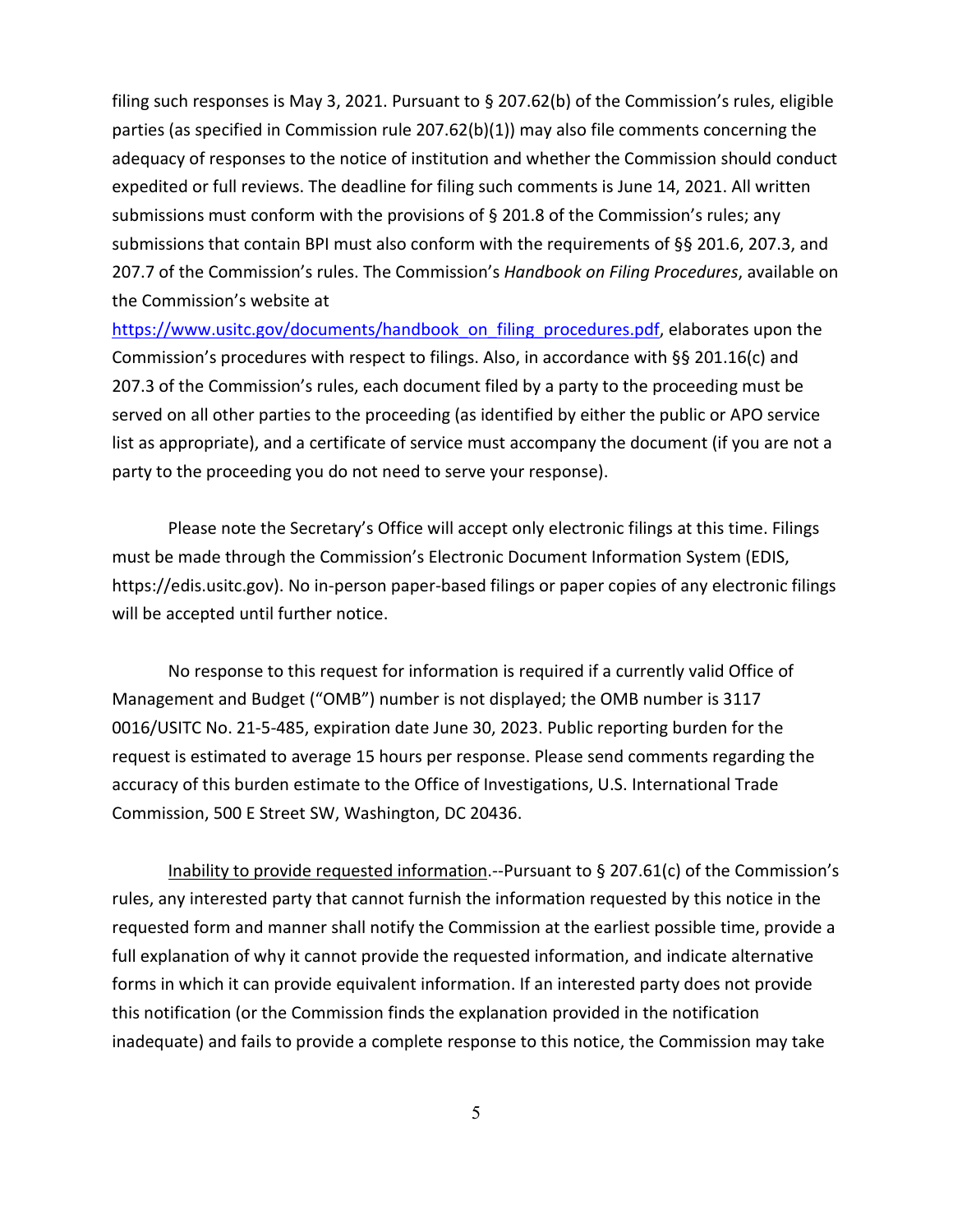an adverse inference against the party pursuant to § 776(b) of the Act (19 U.S.C. 1677e(b)) in making its determinations in the reviews.

**INFORMATION TO BE PROVIDED IN RESPONSE TO THIS NOTICE OF INSTITUTION:** If you are a domestic producer, union/worker group, or trade/business association; import/export *Subject Merchandise* from more than one *Subject Country*; or produce *Subject Merchandise* in more than one *Subject Country*, you may file a single response. If you do so, please ensure that your response to each question includes the information requested for each pertinent *Subject Country.* As used below, the term "firm" includes any related firms.

- (1) The name and address of your firm or entity (including World Wide Web address) and name, telephone number, fax number, and E-mail address of the certifying official.
- (2) A statement indicating whether your firm/entity is an interested party under 19 U.S.C. 1677(9) and if so, how, including whether your firm/entity is a U.S. producer of the *Domestic Like Product*, a U.S. union or worker group, a U.S. importer of the *Subject Merchandi*se, a foreign producer or exporter of the *Subject Merchandise*, a U.S. or foreign trade or business association (a majority of whose members are interested parties under the statute), or another interested party (including an explanation). If you are a union/worker group or trade/business association, identify the firms in which your workers are employed or which are members of your association.
- (3) A statement indicating whether your firm/entity is willing to participate in this proceeding by providing information requested by the Commission.
- (4) A statement of the likely effects of the revocation of the antidumping and countervailing duty orders on the *Domestic Industry* in general and/or your firm/entity specifically. In your response, please discuss the various factors specified in section 752(a) of the Act (19 U.S.C. 1675a(a)) including the likely volume of subject imports, likely price effects of subject imports, and likely impact of imports of *Subject Merchandise* on the *Domestic Industry*.
- (5) A list of all known and currently operating U.S. producers of the *Domestic Like Product*. Identify any known related parties and the nature of the relationship as defined in section 771(4)(B) of the Act (19 U.S.C. 1677(4)(B)).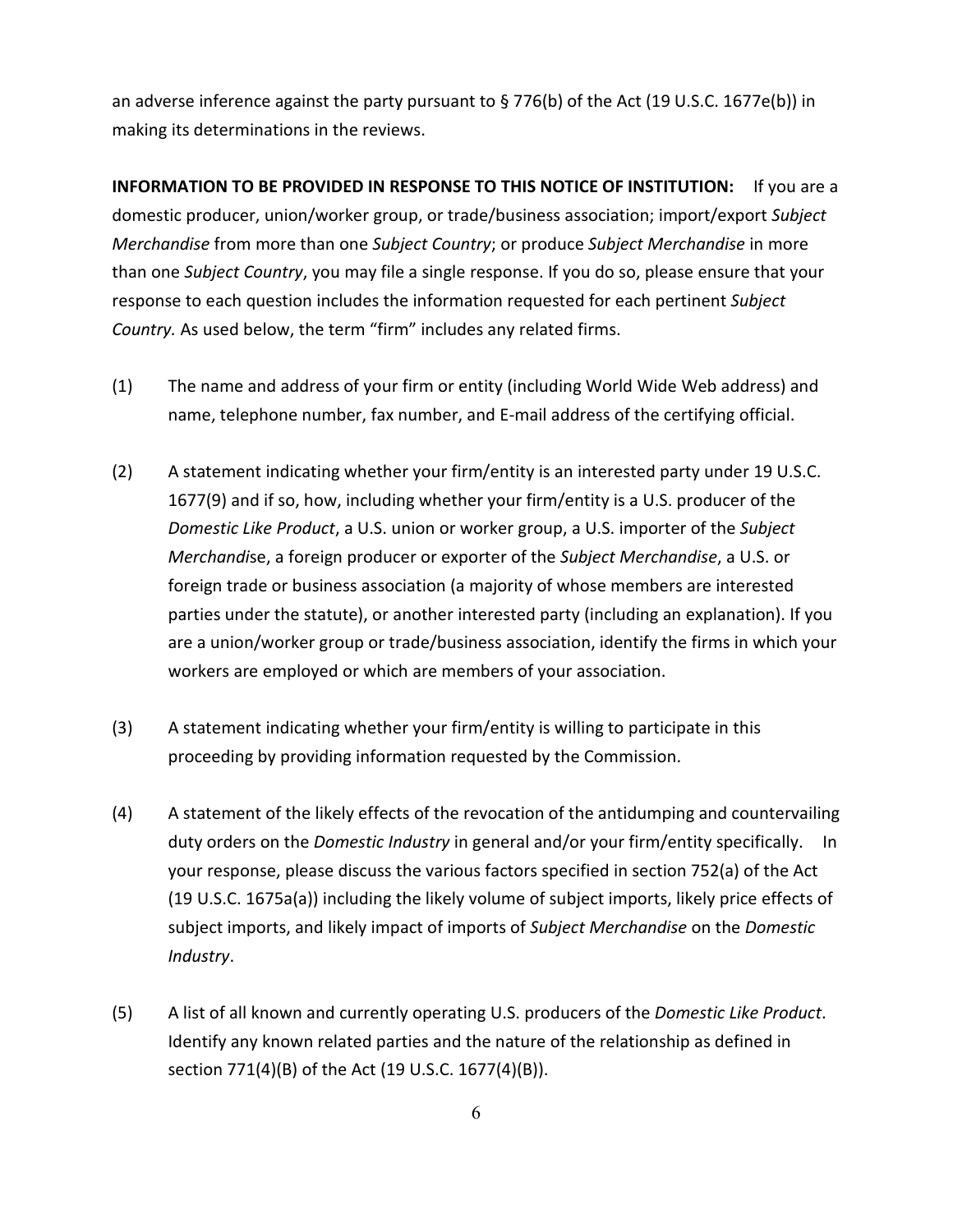- (6) A list of all known and currently operating U.S. importers of the *Subject Merchandise* and producers of the *Subject Merchandise* in each *Subject Country* that currently export or have exported *Subject Merchandise* to the United States or other countries after 2014.
- (7) A list of 3-5 leading purchasers in the U.S. market for the *Domestic Like Product* and the *Subject Merchandise* (including street address, World Wide Web address, and the name, telephone number, fax number, and E-mail address of a responsible official at each firm).
- (8) A list of known sources of information on national or regional prices for the *Domestic Like Product* or the *Subject Merchandise* in the U.S. or other markets.
- (9) If you are a U.S. producer of the *Domestic Like Product*, provide the following information on your firm's operations on that product during calendar year 2020, except as noted (report quantity data in number of bags and value data in U.S. dollars, f.o.b. plant). If you are a union/worker group or trade/business association, provide the information, on an aggregate basis, for the firms in which your workers are employed/which are members of your association.
	- (a) Production (quantity) and, if known, an estimate of the percentage of total U.S. production of the *Domestic Like Product* accounted for by your firm's(s') production;
	- (b) Capacity (quantity) of your firm to produce the *Domestic Like Product* (that is, the level of production that your establishment(s) could reasonably have expected to attain during the year, assuming normal operating conditions (using equipment and machinery in place and ready to operate), normal operating levels (hours per week/weeks per year), time for downtime, maintenance, repair, and cleanup, and a typical or representative product mix);
	- (c) the quantity and value of U.S. commercial shipments of the *Domestic Like Product* produced in your U.S. plant(s);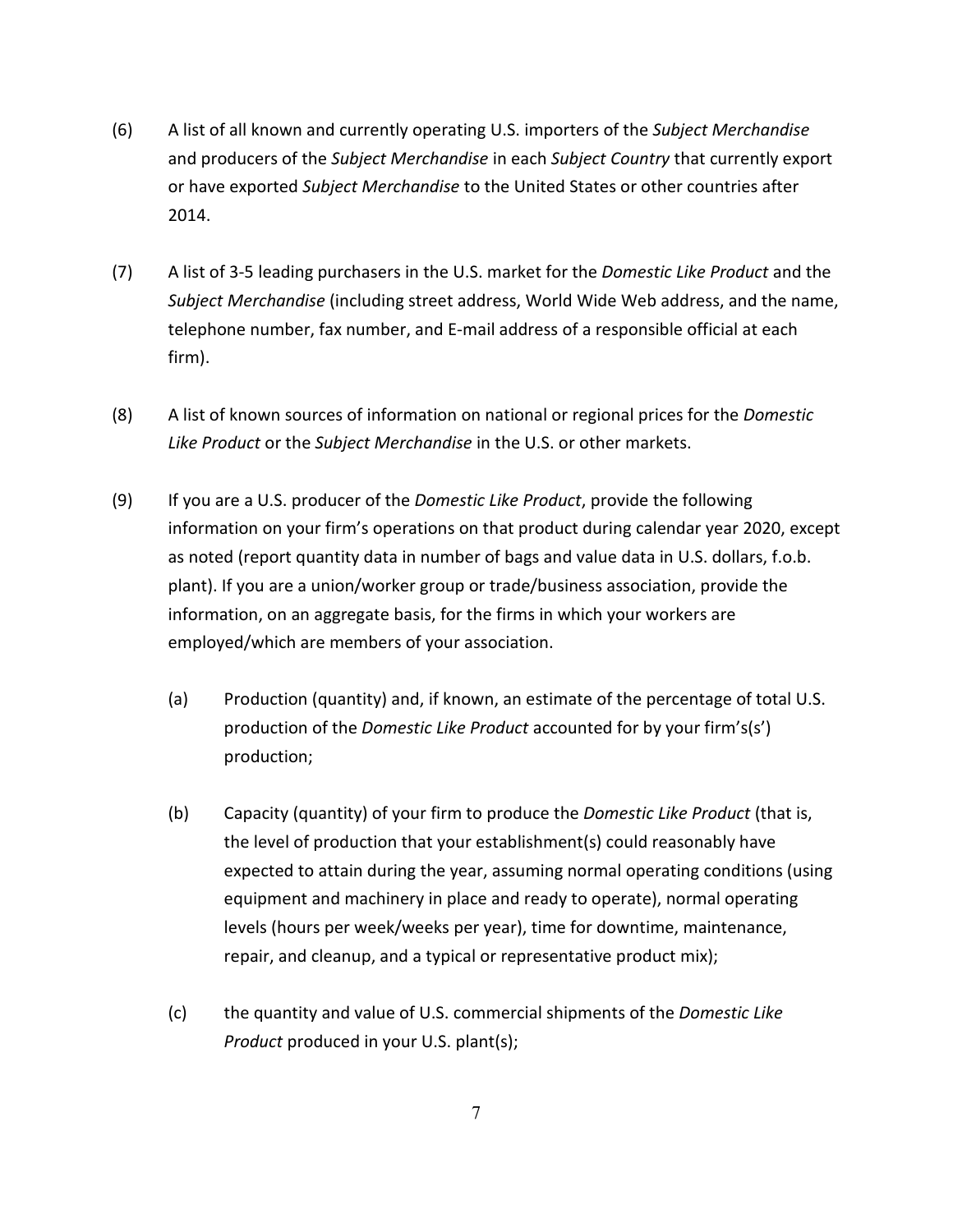- (d) the quantity and value of U.S. internal consumption/company transfers of the *Domestic Like Product* produced in your U.S. plant(s); and
- (e) the value of (i) net sales, (ii) cost of goods sold (COGS), (iii) gross profit, (iv) selling, general and administrative (SG&A) expenses, and (v) operating income of the *Domestic Like Product* produced in your U.S. plant(s) (include both U.S. and export commercial sales, internal consumption, and company transfers) for your most recently completed fiscal year (identify the date on which your fiscal year ends).
- (10) If you are a U.S. importer or a trade/business association of U.S. importers of the *Subject Merchandise* from any *Subject Country*, provide the following information on your firm's(s') operations on that product during calendar year 2020 (report quantity data in number of bags and value data in U.S. dollars). If you are a trade/business association, provide the information, on an aggregate basis, for the firms which are members of your association.
	- (a) The quantity and value (landed, duty-paid but not including antidumping or countervailing duties) of U.S. imports and, if known, an estimate of the percentage of total U.S. imports of *Subject Merchandise* from each *Subject Country* accounted for by your firm's(s') imports;
	- (b) the quantity and value (f.o.b. U.S. port, including antidumping and/or countervailing duties) of U.S. commercial shipments of *Subject Merchandise* imported from each *Subject Country*; and
	- (c) the quantity and value (f.o.b. U.S. port, including antidumping and/or countervailing duties) of U.S. internal consumption/company transfers of *Subject Merchandise* imported from each *Subject Country*.
- (11) If you are a producer, an exporter, or a trade/business association of producers or exporters of the *Subject Merchandise* in any *Subject Country*, provide the following information on your firm's(s') operations on that product during calendar year 2020 (report quantity data in number of bags and value data in U.S. dollars, landed and dutypaid at the U.S. port but not including antidumping or countervailing duties). If you are a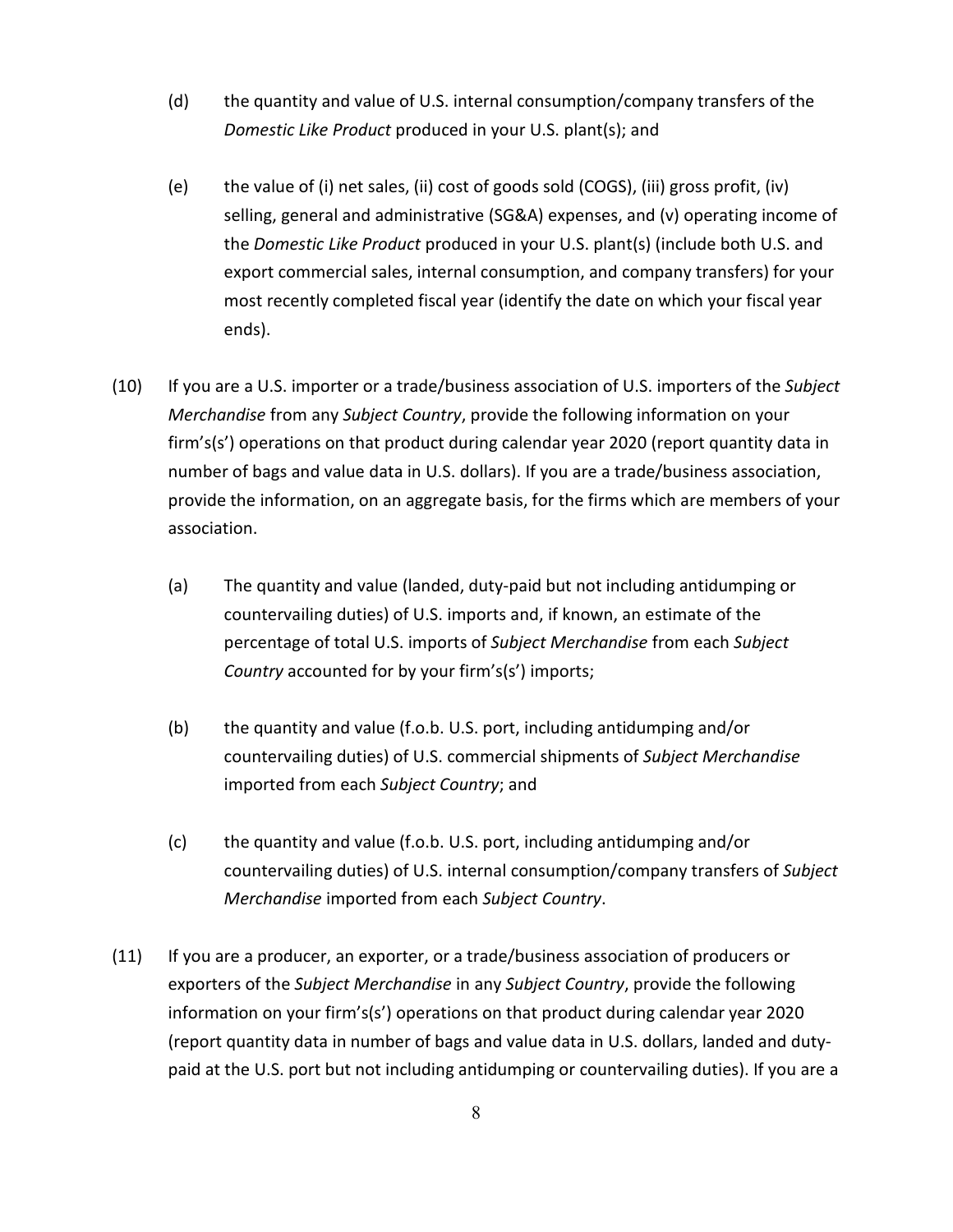trade/business association, provide the information, on an aggregate basis, for the firms which are members of your association.

- (a) Production (quantity) and, if known, an estimate of the percentage of total production of *Subject Merchandise* in each *Subject Country* accounted for by your firm's(s') production;
- (b) Capacity (quantity) of your firm(s) to produce the *Subject Merchandise* in each *Subject Country* (that is, the level of production that your establishment(s) could reasonably have expected to attain during the year, assuming normal operating conditions (using equipment and machinery in place and ready to operate), normal operating levels (hours per week/weeks per year), time for downtime, maintenance, repair, and cleanup, and a typical or representative product mix); and
- (c) the quantity and value of your firm's(s') exports to the United States of *Subject Merchandise* and, if known, an estimate of the percentage of total exports to the United States of *Subject Merchandise* from each *Subject Country* accounted for by your firm's(s') exports.
- (12) Identify significant changes, if any, in the supply and demand conditions or business cycle for the *Domestic Like Product* that have occurred in the United States or in the market for the *Subject Merchandise* in each *Subject Country* after 2014, and significant changes, if any, that are likely to occur within a reasonably foreseeable time. Supply conditions to consider include technology; production methods; development efforts; ability to increase production (including the shift of production facilities used for other products and the use, cost, or availability of major inputs into production); and factors related to the ability to shift supply among different national markets (including barriers to importation in foreign markets or changes in market demand abroad). Demand conditions to consider include end uses and applications; the existence and availability of substitute products; and the level of competition among the *Domestic Like Product* produced in the United States, *Subject Merchandise* produced in each *Subject Country*, and such merchandise from other countries.